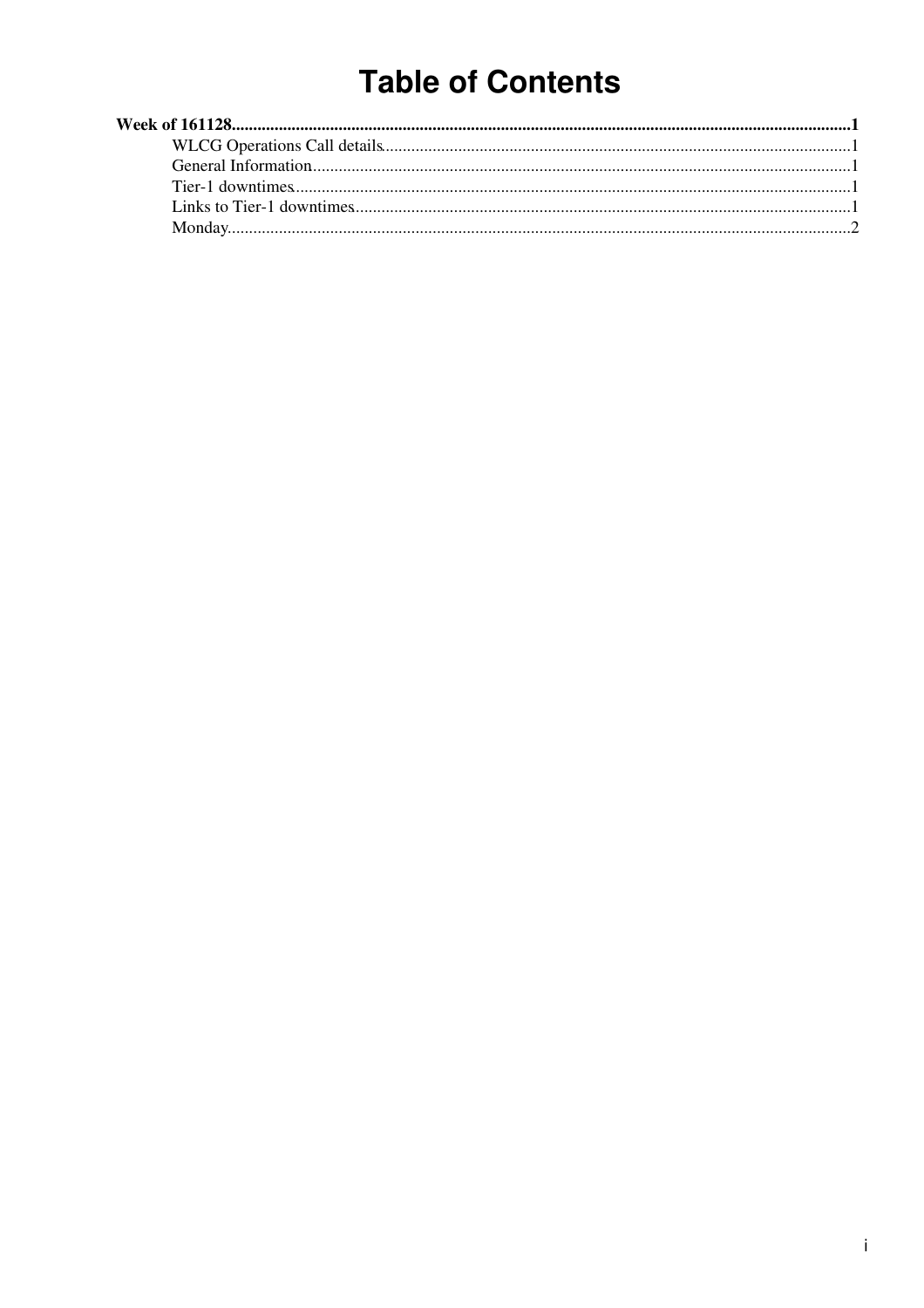# <span id="page-1-0"></span>**Week of 161128**

## <span id="page-1-1"></span>**WLCG Operations Call details**

- At CERN the meeting room is  $513 \times R 068$ .
- For remote participation we use the Vidyo system. Instructions can be found [here](https://indico.cern.ch/conferenceDisplay.py?confId=287280)  $\mathbb{F}$ .

#### <span id="page-1-2"></span>**General Information**

- The purpose of the meeting is:
	- to report significant operational issues (i.e. issues which can or did degrade experiment or site ♦ operations) which are ongoing or were resolved after the previous meeting;
	- ♦ to announce or schedule interventions at Tier-1 sites;
	- to inform about recent or upcoming changes in the experiment activities or systems having a ♦ visible impact on sites;
	- ♦ to provide important news about the middleware;
	- ♦ to communicate any other information considered interesting for WLCG operations.
- The meeting should run from 15:00 until 15:20, exceptionally to 15:30.
- The SCOD rota for the next few weeks is at [ScodRota](https://twiki.cern.ch/twiki/bin/view/LCG/ScodRota)
- General information about the WLCG Service can be accessed from the [Operations Web](https://wlcg-ops.web.cern.ch/) $\Phi$
- Whenever a particular topic needs to be discussed at the daily meeting requiring information from site or experiments, it is highly recommended to announce it by email to [wlcg-operations@cernSPAMNOTNOSPAMPLEASE.ch](mailto:wlcg-operations@cernSPAMNOTNOSPAMPLEASE.ch) to make sure that the relevant parties have the time to collect the required information or invite the right people at the meeting.

#### <span id="page-1-3"></span>**Tier-1 downtimes**

Experiments may experience problems if two or more of their Tier-1 sites are inaccessible at the same time. Therefore Tier-1 sites should do their best to avoid scheduling a downtime classified as "outage" in a time slot overlapping with an "outage" downtime already declared by another Tier-1 site supporting the same VO(s). The following procedure is recommended:

- A Tier-1 should check the downtimes calendar to see if another Tier-1 has already an "outage" 1. downtime in the desired time slot.
- 2. If there is a conflict, another time slot should be chosen.
- 3. In case stronger constraints cannot allow to choose another time slot, the Tier-1 will point out the existence of the conflict to the SCOD mailing list and at the next WLCG operations call, to discuss it with the representatives of the experiments involved and the other Tier-1.

As an additional precaution, the SCOD will check the downtimes calendar for Tier-1 "outage" downtime conflicts at least once during his/her shift, for the current and the following two weeks; in case a conflict is found, it will be discussed at the next operations call, or offline if at least one relevant experiment or site contact is absent.

### <span id="page-1-4"></span>**Links to Tier-1 downtimes**

| ALICE& ATLAS& CMS |             | I HCB <b>ø</b> |
|-------------------|-------------|----------------|
| <b>BNL</b>        | <b>FNAL</b> |                |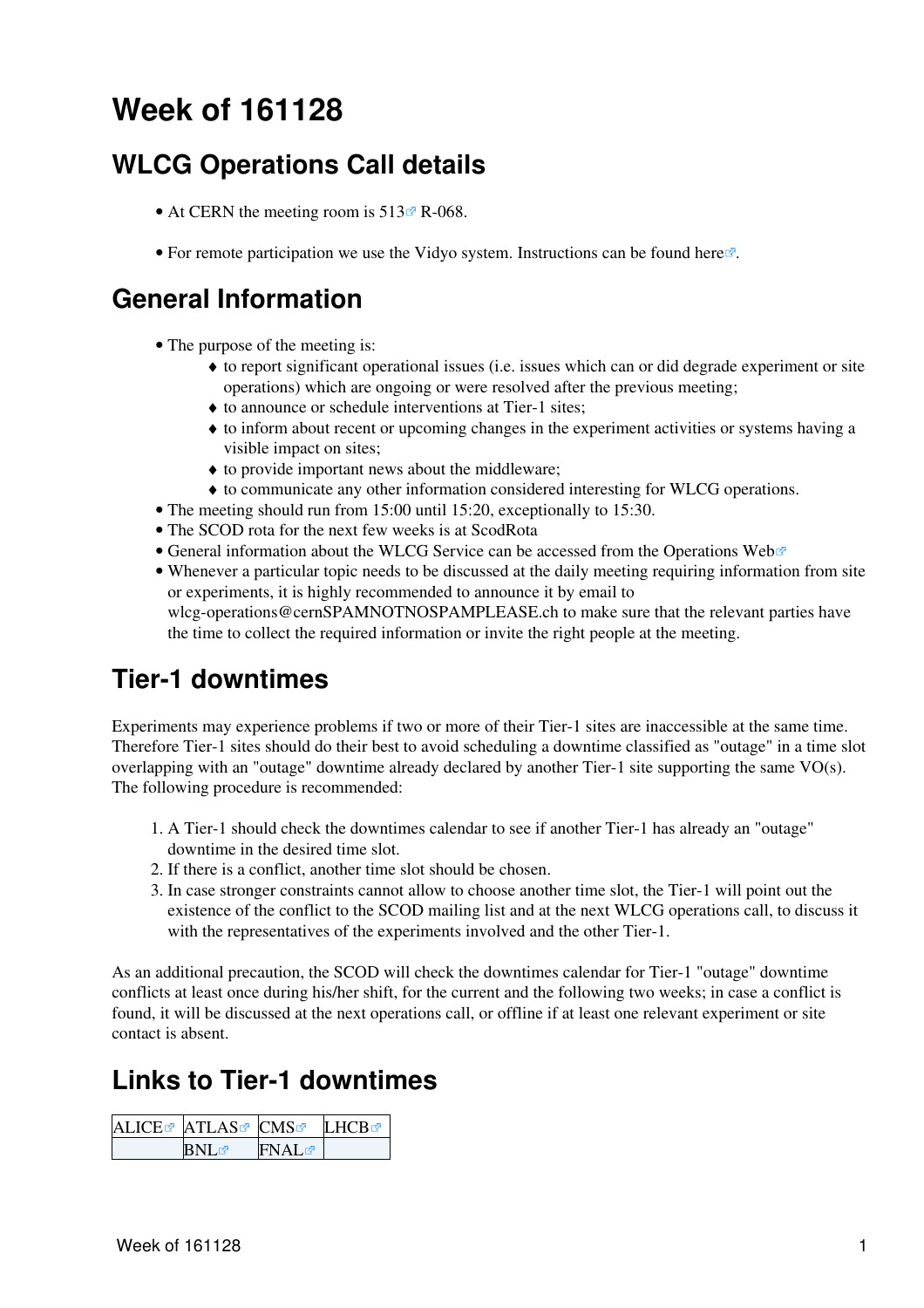## <span id="page-2-0"></span>**Monday**

Attendance:

- · local: Luca (SCOD), Hugo (Storage), Maarten (ALICE), Andrew (LHCb), Julia (WLCG), Maria A. (WLCG+CMS), Marian (Network), Jose (DB), Alberto (Monitoring), Gavin (Computing), Andrea M. (MW), Vincent (Security)
- remote: Andrzej (ATLAS), Christoph (CMS), Kyle (OSG), Di (TRIUMF), Dimitri (KIT), Jose (PIC), John [\(RAL](https://twiki.cern.ch/twiki/bin/view/LCG/RAL)), David (FNAL), Dmytro (NDGF), Onno (NL-T1), Rolf ([IN2P3](https://twiki.cern.ch/twiki/bin/view/LCG/IN2P3)), [FaHui](https://twiki.cern.ch/twiki/bin/edit/LCG/FaHui?topicparent=LCG.WLCGDailyMeetingsWeek161128;nowysiwyg=1) (ASGC), Sang-Un (KISTI), Victor (JINR)

Experiments round table:

- ATLAS [reports](https://twiki.cern.ch/twiki/bin/view/AtlasComputing/ADCOperationsWeeklySummaries2016) [\(raw view\)](https://twiki.cern.ch/twiki/bin/view/AtlasComputing/ADCOperationsWeeklySummaries2016?raw=on) •
	- ♦ Reprocessing of physics delayed stream finishing successfully
	- ◆ Big production of DAOD derivations on 2015/2016 pp data started. Share for group production increased again to cope with large production.
	- CVMFS services were partially unavailable at 2 sites, ASGC and [RAL,](https://twiki.cern.ch/twiki/bin/view/LCG/RAL) on Friday, Nov 25 ♦ evening.

[RAL](https://twiki.cern.ch/twiki/bin/view/LCG/RAL) was fixed quickly after starting cron job for updates.

Later ASGC solved issues with instabilities on link to CERN. Since then has been running well.

- CMS [reports](https://twiki.cern.ch/twiki/bin/view/CMS/FacOps_WLCGdailyreports) ([raw view\)](https://twiki.cern.ch/twiki/bin/view/CMS/FacOps_WLCGdailyreports?raw=on) •
	- ♦ CRC slot has been shared between Stefano & Christoph
	- Heavy Ion Run is ongoing ♦
		- ◊ So far no major issues on the Computing side
		- ◊ Moving towards the DAQ limits in order to collect maximum number of events
	- MC production ♦
		- $\lozenge$  Moved T2 fair-share target from 50%:50% to 75%:25% favoring Production over Analysis
		- Have difficulties to keep up with staging GEN-SIM input ◊
			- ⋅ Sites are involved and try to optimize: [GGUS:125088](https://ggus.eu/ws/ticket_info.php?ticket=125088)<sup>a</sup> (JINR)
				- GGUS: $124691$  and GGUS: $125140$  (KIT)
	- $\triangle$  One bad WN at GRIF produced corrupted files for CMS [GGUS:125142](https://ggus.eu/ws/ticket_info.php?ticket=125142)<sup>®</sup>
- ALICE •
	- ♦ Experienced the same issue as ATLAS with the Stratum-1 at [RAL](https://twiki.cern.ch/twiki/bin/view/LCG/RAL), also during the weekend
- LHCb [reports](https://twiki.cern.ch/twiki/bin/view/LHCb/ProductionOperationsWLCGdailyReports) [\(raw view\)](https://twiki.cern.ch/twiki/bin/view/LHCb/ProductionOperationsWLCGdailyReports?raw=on) -
	- Activity ♦
		- ◊ Monte Carlo simulation, data reconstruction/stripping and user jobs on the Grid
	- Site Issues ♦
		- ◊ T0: NTR
			- $\lozenge$  T1:
- ⋅ CNAF: Some transfer issues over the weekend [\(GGUS:125208](https://ggus.eu/ws/ticket_info.php?ticket=125208) <sup>a</sup>). All fixed now!

Sites / Services round table:

- ASGC: NTR
- $\bullet$  BNL:
- CNAF: NTR
- EGI: